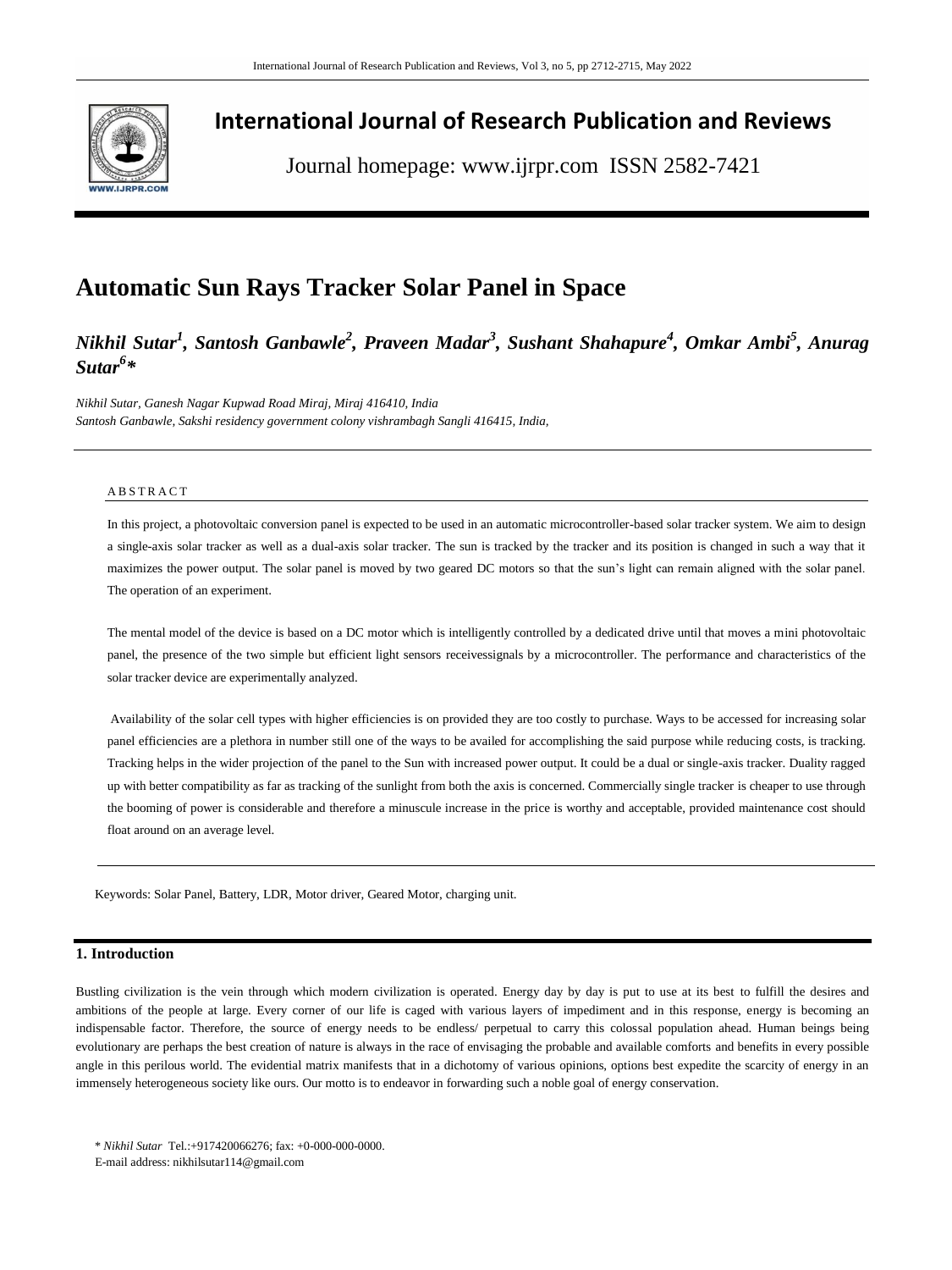Taking a look at the present scenario it is evident that conventional sources of energy such as coal, natural gas, oil, etc. are at the edge of extinction. Being in mortal combat with time itself to fulfill every demand for energy the demand for these resources for energy has escalated to its zenith. With the conventional use of energy due to the burning of fossil fuels like coal, oil, and natural gas, the whole environment is getting polluted.

The present project, therefore, is orchestrated with components like LDR module, DC Motor, Photovoltaic array, etc. according to which while the functioning of, unlike other use of the conventional energies, would not emit any pollution and in turn act as a reservoir of energy taken from the Sun itself. As adumbrated no other energy is more abundant than solar energy as per as its availability and freeness are concerned, utilization of which, compounded with rest of the fact of its conversion into electrical energy.

## **LITERATURE REVIEW**

The paucity of available resources has forced contemporary society to look for measures toconsummatethedemandsofthelatter.Withthenurturingcivilization,thedepletionofconventional fuels, due to human practices has been an alarm to sustainable development issues.The scarcity of energy and its source guided us towards the optimistic approach of using thealternativeresources bestowed to humankind–Solar, tidal, etc.

The Sun has been looked upon as an imperative source of energy. Solar energy is an eco-friendlyresource as compared to its counterparts. The advancement of technology has out-turn fosteredtechniques to utilize this energy for its good use. Be it as thermal energy, electricity, fuelproduction, and many more. Photovoltaic or concentrated solar power (CSP) systems are operatedto transfigure the solar power expropriated by the earth into electricity. A solar tracking deviceutilizes this expropriated solar power through the channel of photovoltaic arrays, an orientedscaffoldingof photovoltaic/solarcells.[1]

**Solar cells**, also known as photovoltaic cells are used to convert light energy into electricity.Photovoltaic cellsworkonthe principle ofthephotovoltaic effect,which issimilar tothephotoelectric effect. Differences are that the electrons in photovoltaics are not emitted but insteadcontained in the material around the surface, creating a voltage difference. Solar cells are forgedwithcrystallinesilicon.It isthemostcommonlyusedmaterialin asolarcell.Theuseofsiliconinthe solar cell has been very efficient and low cost. Two forms of crystalline silicon can be used tomake solar cells. Other than silicon, solar cells can be fabricated with cadmium telluride (CdTe),Copper indium gallium (di)selenide (CIGS), etc. the fabrication of solar cells with materials other alicon is slightly expensive, thus making silicon the best material to be used in solar trackingsystems.

# *1.1. Block Diagram*



#### *1.2. Construction and Working*

The project called "Automatic Solar Tracking System" is produced through the installation of the various nitty-gritty such as a solar panel that provides 12 volts as output, a NodeMcu as MCU, a motor driver – with IC L293D, two LDR sensor modules, a 10 r.p.m. simple DC motor, a current sensor and a 9 V battery. Construction of the said project is being built out of the wooden base installed at the ground of it, affixed with the iron rods on both the sides in a cross-shaped manner connected with a hollow cylindrical rod from both the sides and the DC motor is clinging at one edge of the hollow rod. Three-fold sections into which the circuit of the solar tracking system is divided.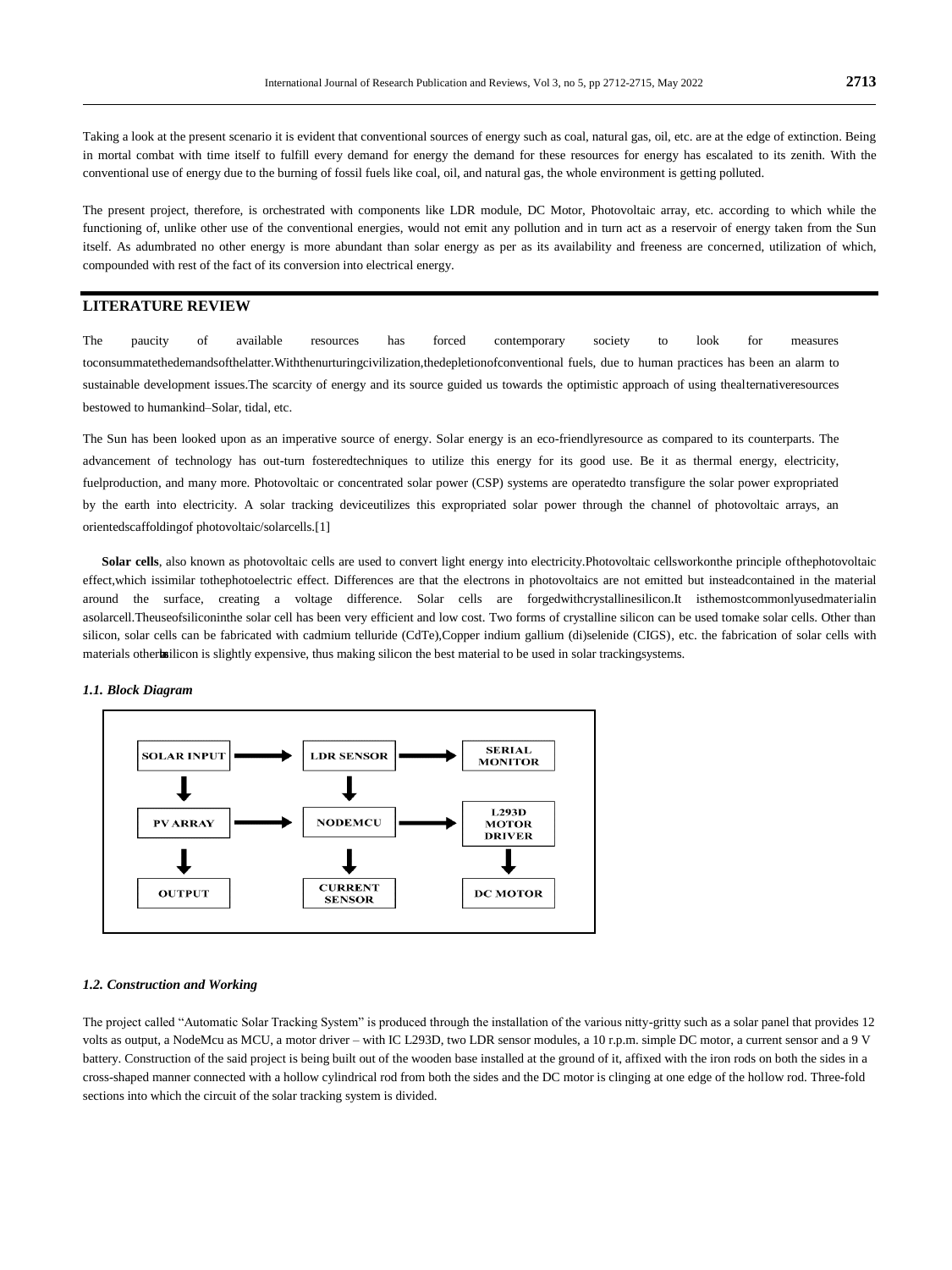2. The input stage has two LDR modules that are so arranged to form a voltage divider circuit, the microcontroller is programmed through the software named Arduino ide being decked up in the system and lastly the driving circuit that has the DC motor helps in rotating the solar panel. The motor driver is embraced with three terminals- two for motor input/ output respectively and the third one for power input. The terminal for motor input is connected to 2 of the 14digital input/output pins of Arduino UNO and subsequently, the motor output terminal is connected to the DC motor.

3. The two LDR sensor modules are annexed to the scaffolding with NodeMcu analog inputs. The light-dependent resistors are then affixed along the length, on either side of the solar panel. NodeMcu provides access to the GPIO (General Purpose Input/Output) and a pin mapping table is part of the API documentation.

4. Before being consolidated into one system, three independent stages are engineered independently. This approach, similar to stepwise refinement in modular programming, has been employed as it ensures an accurate and logical approach that is straightforward to understand. This also ensures that if there are any errors, they are independently considered and corrected.

### *1.3 Advantages*

- Trackers generate more electricity than their stationary counterparts due to increased direct exposure to solar rays. This increase can be as much as 10 to 25% depending on the geographic location of the [tracking system.](http://solarflexrack.com/wp-content/uploads/2014/06/SFR-TDP-Tracker-Flier-Rev-1.pdf)
- There are many different kinds of solar trackers, such as [single-axis](http://solarflexrack.com/products/tracker/) and [dual-axis](https://www.solarpowerworldonline.com/2017/09/dual-axis-solar-tracker/) trackers, all of which can be the perfect fit for a unique Jobsite. Installation size, local weather, degree of latitude, and electrical requirements are all important considerations that can influence the type of solar tracker best suited for a specific solar installation.
- Solar trackers generate more electricity in roughly the same amount of space needed for fixed-tilt systems, making them ideal for optimizing land usage.
- In certain states, some utilities offer Time of Use (TOU) rate plans for solar power, which means the utility will purchase the power generated during the peak time of the day at a higher rate. In this case, it is beneficial to generate a greater amount of electricity during these peak times of the day. Using a tracking system helps maximize the energy gains during these peak periods.
- Advancements in technology and reliability in electronics and mechanics have drastically reduced long-term maintenance concerns for tracking systems.

#### *1.4 Applications*

- The solar tracking system is used in satellites as a source of fuel.
- $\triangleright$  It is used in solar thermal collectors to collect heat.

 $\triangleright$  It is used in solar hot water panel that uses the sun's energy to heat a fluid, which is used to transfer the heat to a heat storage heat. It is used in water heaters.

### **Conclusion**

.

The current project is based on tracking solar panels. These panels change their orientation to solar radiation to increase efficiency and result in maximum production of energy and help in getting the full benefit of the optimal angle between solar panels and solar radiation. The execution of the solar tracking system was made clear because of our sufficient research and preplanning of our goals and objectives. The main agenda of this project was to make simple machinery on a low-cost basis. The trial and error method helps us in achieving our goal. We made use of our engineering knowledge in this three-month project and were successful in developing and designing a low-cost solar tracking system. Because the issue of global warming must be controlled by making use of environmentally friendly alternatives.

## **REFERENCES**

- 1. Ying-TungHsiao,China-HongChen,"MaximumPowerTrackingforPhotovoltaicPowerSystem," [Conference Record of the 2002](https://ieeexplore.ieee.org/xpl/mostRecentIssue.jsp?punumber=8075)  [IEEE Industry Applications Conference. 37thIASAnnual Meeting,I](https://ieeexplore.ieee.org/xpl/mostRecentIssue.jsp?punumber=8075)SBN-0-7803-7420-7,13-18Oct 2002, pp1035-1039.
- 2. Mayank Kumar Lokhande, "Automatic Solar Tracking System," International Journal ofCoreEngineering&Management, October